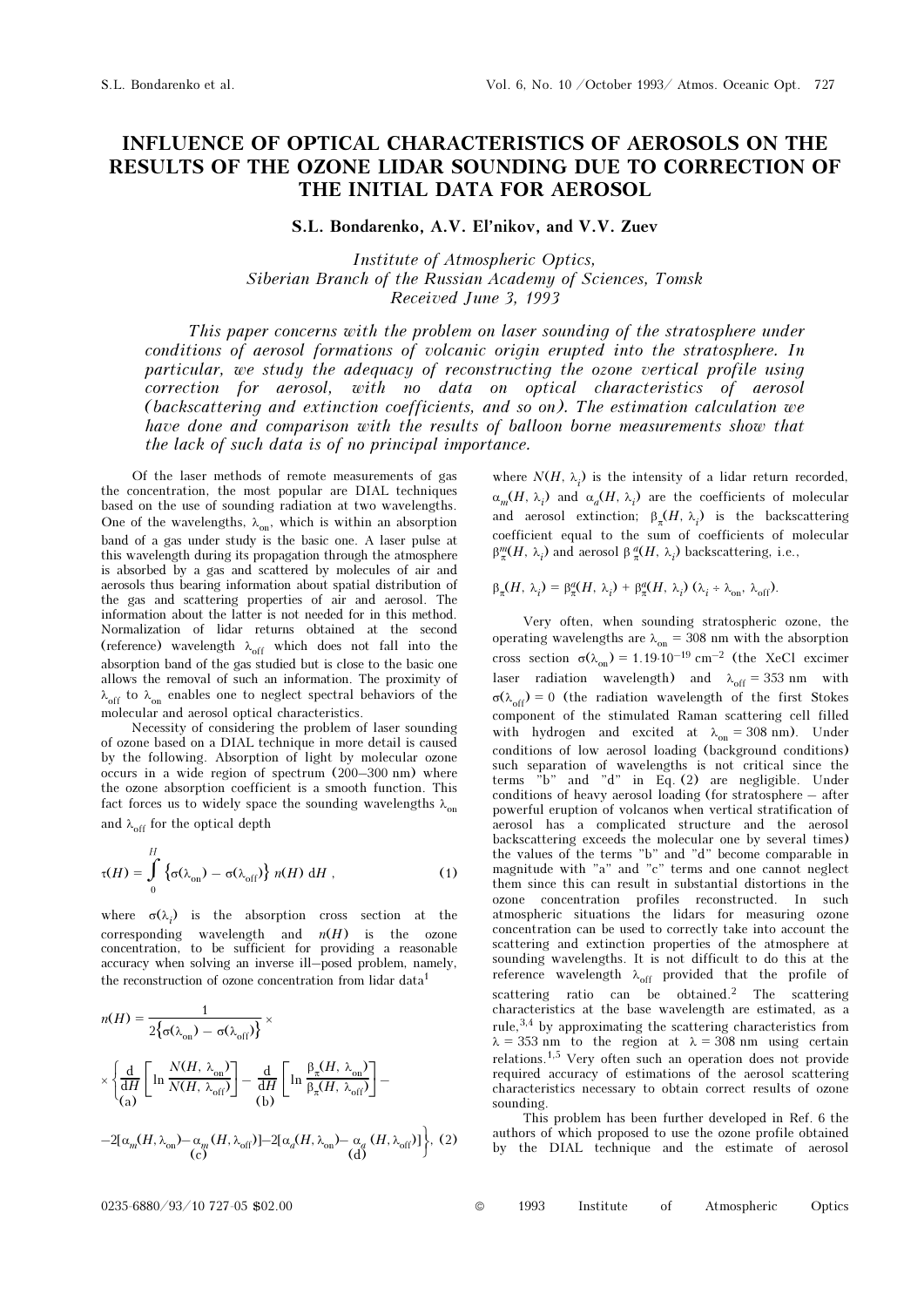scattering properties at  $\lambda = 308$  nm based on the results derived at  $\lambda = 353$  nm to correct a lidar return at  $\lambda = 308$  nm for the atmospheric transmission determined by ozone

$$
T_{\mathcal{O}_3}(H) = \left[ - \int_0^H \sigma(\lambda_{\mathcal{O}_1}) \ n(H) \ dH \right]. \tag{3}
$$

As a result it becomes possible to determine the scattering ratio at  $\lambda = 308$  nm and to obtain a more correct profile of ozone by using this scattering ratio in Eq. (2).

However, it should be noted that each of the stages of aerosol correction needs for some assumptions and a priori values which can hardly be tested and estimated under conditions when volcanic or anthropogenic aerosols occur in the stratosphere. In this paper we concern with the problem on the effect of such uncertainties on the accuracy of the ozone profile reconstruction.

Aerosol lidar ratio. A possibility of reconstructing vertical aerosol stratification (scattering ratio  $\tilde{R}$ ) is very important for facilitating the aerosol correction of the ozone

profiles reconstructed from lidar data. However, for  $\tilde{R}$  to be adequately reconstructed the knowledge of aerosol component of the atmospheric transmission is needed. It is possible to estimate this value from lidar data<sup>5,7</sup> based on the relation

$$
\beta_{\pi}^{a}(H) = g_{a}(H) \alpha_{a}(H) , \qquad (4)
$$

where  $b_0^d(H)$  is the aerosol backscattering coefficient,  $\alpha_d(H)$ is the coefficient of aerosol extinction,  $g_a(H)$  is the aerosol lidar ratio, and  $H$  is the height.

These estimates are usually made based on model values of  $g_a(H)$  (see Ref. 7). However, these values can strongly differ from actual ones for volcanic aerosol. Let us consider the influence of the aerosol lidar ratio profile on the profiles of scattering ratio reconstructed from lidar data using different  $q(H)$  values. Lidar data at different wavelengths obtained at nighttime during a 3 hrs period and reduced, by an approximation, to one instant of time were used in calculations. The sources of radiation at the wavelengths used were: an excimer laser with a SRS cell filled with hydrogen (308 and 353 nm), a solid–state ND:YAG laser (second harmonic at  $\lambda = 532$  nm), and a gold–vapor laser (628 nm). The calculational results are presented in Fig. 1. It is seen that different values of the lidar ratio bring specific changes in the  $\tilde{R}$  profile and the shorter the wavelength, the larger are variations in the

profile. It should be noted that  $\tilde{R}$  at  $\lambda = 308$  nm was obtained from the lidar return corrected for the atmospheric extinction due to radiation absorption by ozone.



FIG. 1. Profiles of scattering ratio for corresponding wavelengths for different  $g_a(H)$ :  $g_a(H) = 0.5·g_{mod}(H)$  (dot–dashed line),  $g_a(H) = g_{mod}(H)$  (solid line),  $g_a(H) = 2 \cdot g_{mod}(H)$  (dashed line), and  $g_{mod}(H)$  (model from Ref. 7).

However, calculations of the ozone profile from lidar data much stronger depend not on the profile of aerosol scattering ratio itself, but on the derivative of the ratio of scattering ratios profiles at two wavelengths,  $\lambda_{on}$ an  $\lambda_{off}$  (see term "b" in Eq. (2)). Figure 2 depicts a vertical profile of the term "b" in units of ozone concentration for the pair of wavelengths, 308 and 353 nm. As is seen from Fig. 2 b, when variations in the

aerosol lidar ratio at one wavelength are accompanied by variations in  $g_a(H)$  at the other wavelength but in the opposite direction, there is a significant difference in the values of the term "b" calculated using different combinations of  $g_a(H)$ . This can cause an essential systematic error in calculations of ozone concentration, if the aerosol lidar ratio has been chosen improperly.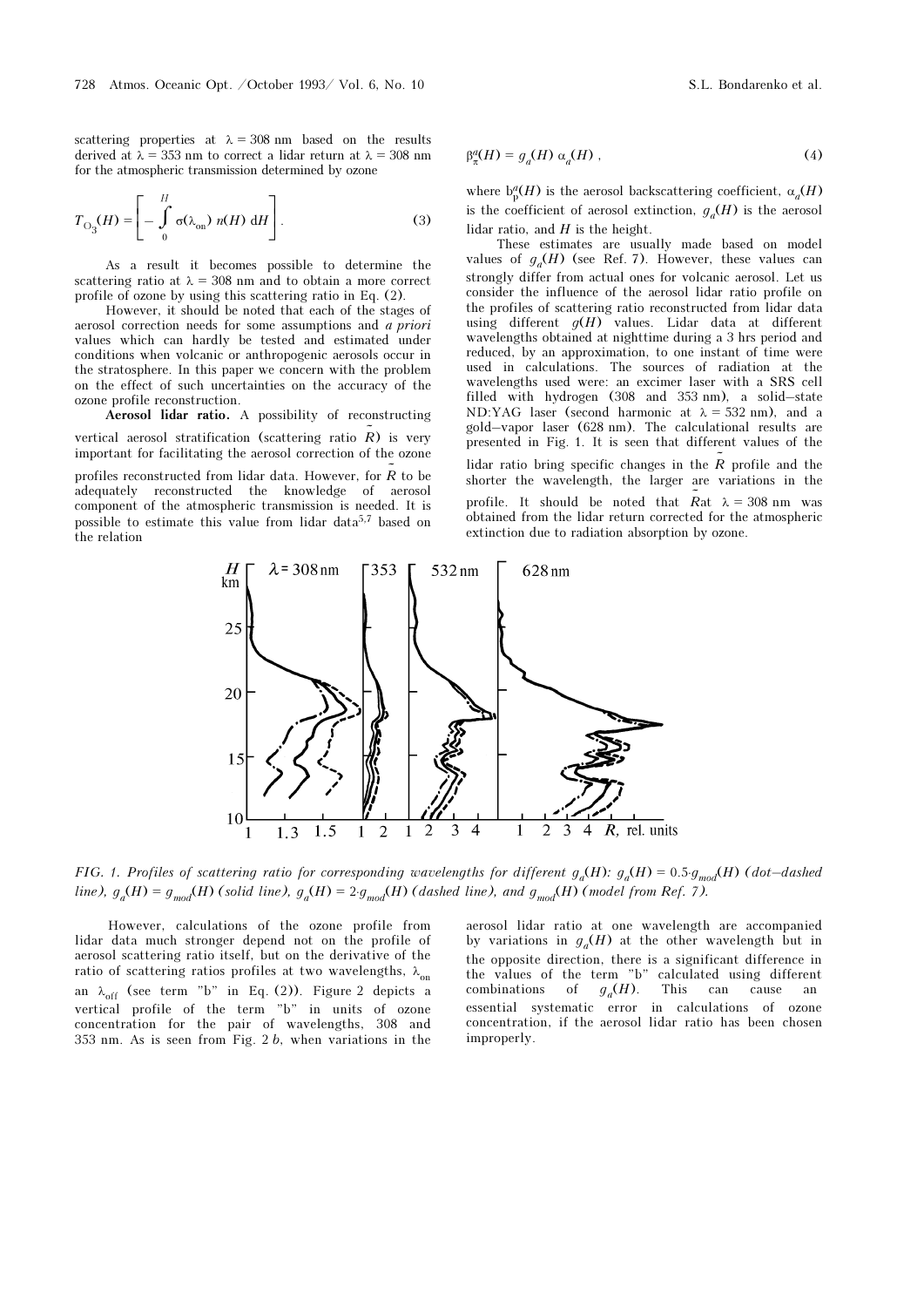

FIG. 2. Altitude variations of "b" from Eq. (2) at  $\lambda_{on} = 308$  and  $\lambda_{off} = 353$  nm: a)  $g_{a}^{on}(H) = g_{mod}^{on}(H)$  and  $g_{a}^{\text{off}}(H) = g_{\text{mod}}^{\text{off}}(H)$  (dot-dashed line),  $g_{a}^{\text{on}}(H) = 2 g_{\text{mod}}^{\text{on}}(H)$  and  $g_{a}^{\text{off}}(H) = 2 g_{\text{mod}}^{\text{off}}(H)$  (solid line), b)  $g_{a}^{\text{on}}(H) = g_{\text{mod}}^{\text{on}}(H)$  and  $g_{a}^{\text{off}}(H) = g_{\text{mod}}^{\text{off}}(H)$  (dot-dashed line),  $g_{a}^{\text{on}}(H) = 2 g_{\text{mod}}^{\text{on}}(H)$  and  $g_{a}^{\text{off}}(H) = g_{\text{mod}}^{\text{off}}(H)/2$  (solid line),  $g_{a}^{\text{on}}(H) = g_{\text{mod}}^{\text{on}}(H)/2$  and  $g_{\substack{a}}^{\text{off}}(H) = 2 g_{\substack{mod \\ \text{mod}}}^{\text{off}}(H)$  (dashed line).



FIG. 3. Vertical profile of the X parameter for corresponding wavelength combinations.

When a microphysical structure of aerosol changes resulting either in the decrease or in the increase of the aerosol lidar ratio at both wavelengths, the derivative of the ratio  $R(\lambda = 308)/R(\lambda = 353)$  is in fact invariable for any value of  $g_d(H)$  (Fig. 2a).

If we neglect the resonance effects which do not allow one to obtain correct results from lidar sounding of ozone, then the most probable situation is presented by the ozone profile in Fig.  $2a$ . This situation can occur only if similar variations of scattering and extinction properties of the aerosol at both these wavelengths take place. However, if ever possible, the situation with variations of  $q_a(H)$ depicted in Fig.  $2 b$  can occur with its much smaller variations and, hence, smaller variations of "b" (Fig. 2 b represents variations of  $g_a(H)$  at sounding wavelengths of about  $400\%$ ), since the  $45$ -nm spectral range is too small for a substantial change of optical characteristics.

Thus the value of the aerosol lidar ratio only slightly affects the results of reconstruction of ozone concentration.

The relationship between the aerosol backscattering coefficients at different wavelengths. In the scheme for  $calculating$  the ozone concentration<sup>6</sup> the aerosol backscattering coefficients are recalculated from  $\lambda = 353$  to  $\lambda = 308$  nm using the relation

$$
\beta_{\pi}^{a}(H, \lambda_{308}) / \beta_{\pi}^{a}(H, \lambda_{353}) = (353/308)^{X}, \qquad (5)
$$

where  $X$  for different types of aerosol takes the values from the range between 0.5 and 2, see Ref. 5. The ozone concentration profiles given in Ref. 6 and calculated for different  $X$  values are indicative of the specific role of  $X$  in the formation of the reconstructed ozone profiles. Hence, to obtain adequate results we must know the value of X. The value  $X$  can be estimated from lidar returns by the formula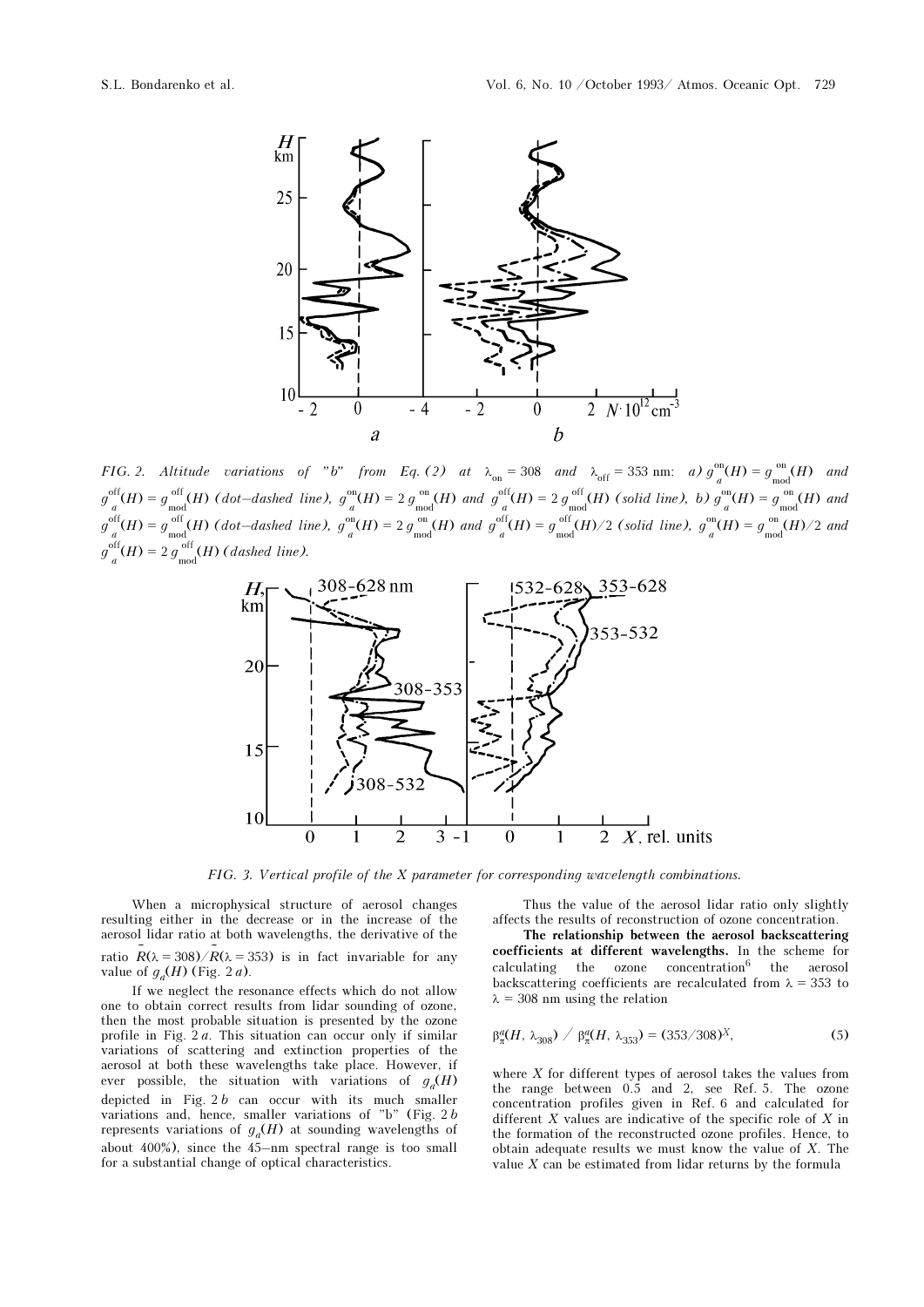$$
X = \ln \left\{ \frac{R(H, \lambda_1) - 1}{R(H, \lambda_2) - 1} \right\} / \ln \left( \frac{\lambda_1}{\lambda_2} \right),
$$
 (6)

obtained from Eq. (5) by simple mathematical transform with the account of

$$
\beta_{\pi}^{\alpha}(H, \lambda_i) = [R(H, \lambda_i - 1] \beta_{\pi}^{\mathfrak{m}}(H, \lambda_i),
$$
  
\n
$$
\beta_{\pi}^{\mathfrak{m}}(H, \lambda_1) \ / \beta_{\pi}^{\mathfrak{m}}(H, \lambda_2) = (\lambda_2 / \lambda_1)^4,
$$
\n(7)

where  $R(H, \lambda_i)$  is the profile of the scattering ratio at the corresponding wavelength  $\lambda_i$ .

The results of reconstructing the vertical profile of X from lidar returns obtained during the complex multiwavelength  $(\lambda_i = 308, 353, 532, \text{ and } 628 \text{ nm})$ experiment on aerosol sounding for different combinations of wavelengths are represented in Fig. 3. The effect of ozone absorption at the wavelength 308 nm was taken into account following Eq. (3). This figure depicts a sufficiently large difference between the values of X depending not only on the height, which can be explained by different microphysical and optical properties of the aerosol, but also on different combinations of wavelengths. As to the high stratification of the vertical profiles of  $X(H)$ , it can be explained both by the structure of aerosol layers and by the measurement errors in the values of the parameters used in the  $X(H)$  reconstruction. The latter can be related, to a greater extent, to  $X_{308-353}$ , through the general tendency of the vertical profile of  $X_{308-353}$  can be well seen in this figure. The largest difference is observed between the vertical profiles of  $X_{308-353}$  and  $X_{532-628}$  as well as for other combinations of wavelengths. The vertical profile  $X_{308-353}$ has larger and  $X_{\rm 532-628}$  smaller values as compared to the remaining  $X_{i-i}$  combinations. This can be accounted for by the fact that  $X_{308-353}$  and  $X_{532-628}$  are related to the edge regions of the spectral range (308–628 nm) and their behaviors are determined by different size fractions of the aerosol. A submicron fraction is the most active in the ultraviolet region while the coarse one in the red region. Widening of the range of the wavelength separation used to find  $X(H)$  widens an interval of aerosol particle size which determines the scattering and results in corresponding transformation of  $X(H)$ .

Thus, the X value cannot be considered fixed and its value must be estimated from the lidar returns when reconstructing the ozone concentration profiles. If necessary, a preliminary smoothing should be made.

Aerosol extinction. When reconstructing the ozone profiles, by Eq. (2), the effect of aerosol extinction is determined by the term D. As a rule, its value is found from:

$$
\alpha_a(H, \lambda_{on}) - \alpha_a(H, \lambda_{off}) =
$$
  
=  $g_a(H) \beta_{\pi}^a(H, \lambda_{off}) \left[ \left( \frac{\lambda_{off}}{\lambda_{on}} \right)^y - 1 \right],$  (8)

where  $y$  is, for the aerosol extinctions similar to  $X$  for the backscattering. Assuming that the scattering ratio at the wavelengths  $\lambda_{\rm on}$  and  $\lambda_{\rm off}$  is known as well as the equality of aerosol lidar ratios at these wavelengths  $g_a(H, \lambda_{\text{on}}) = g_a(H, \lambda_{\text{off}})$ , the term D can be written as

$$
\alpha_a(H, \lambda_{\rm on}) - \alpha_a(H, \lambda_{\rm off}) = g_a(H) \beta_{\pi}^m(H, \lambda_{\rm off}) \times
$$
  

$$
\times \left[ R(H, \lambda_{\rm on}) \left( \frac{\lambda_{\rm off}}{\lambda_{\rm on}} \right)^4 - R(H, \lambda_{\rm off}) + 1 - \left( \frac{\lambda_{\rm off}}{\lambda_{\rm on}} \right)^4 \right].
$$
 (9)

Equation (9) should be preferred to Eq. (8) since it contains only  $g_a(H)$  as an unknown.

However, if  $(d)$  in Eq. (2) has the value comparable to the remaining terms, the possibility of obtaining correct profiles of ozone concentration from lidar data becomes too problematic, since the values  $g_a(H)$  and y in Eq. (8) strongly depend on the aerosol microphysics and it is impossible to estimate them from the lidar return signals. The estimate of (d) made based on the model values of  $g_a(H)$ and y lying between 0.5 and 2, Ref. 5, at  $\lambda = 308$  and 353 nm shows that it is smaller by an order of magnitude than  $(c)$ , to say nothing about the terms  $(a)$  and  $(b)$ .



FIG. 4. Vertical profile of difference of extinction coefficients:  $\Delta \lambda_{353-532}$  (curve 1),  $\Delta \lambda_{358-628}$  (curve 2), and  $Δλ$ <sub>532–628</sub> (curve 3).

Based on the lidar returns obtained during the complex multifrequency experiment on sounding the aerosol using the DIAL technique we have estimated the difference of the extinction coefficients:

$$
\Delta \alpha_{i-j} = \alpha_a (H, \lambda_i) - \alpha_a (H, \lambda_j) \tag{10}
$$

where  $\lambda$  takes the values 353, 532, and 628 nm. It is not possible to derive the aerosol extinction coefficients from the system of equations (10), since it is degenerate. The calculational results for  $\Delta \alpha_{i-j}$  presented in the form of vertical profiles are depicted in Fig. 4. The analysis of relative behavior of  $\Delta \alpha_{i-j}$  provides a qualitative representation of the aerosol extinction coefficient. Its spectral behavior for two altitude ranges (16 and 18 km) is schematically shown in the right part of Fig. 4. It is seen that the extinction properties of aerosol undergoes some altitude transformations and these properties cannot be extrapolated to  $\lambda = 308$  nm from the results obtained at 353, 532, and 628 nm. However,  $\Delta \alpha_{i-j}$  have small values since in this case the difference between the operating